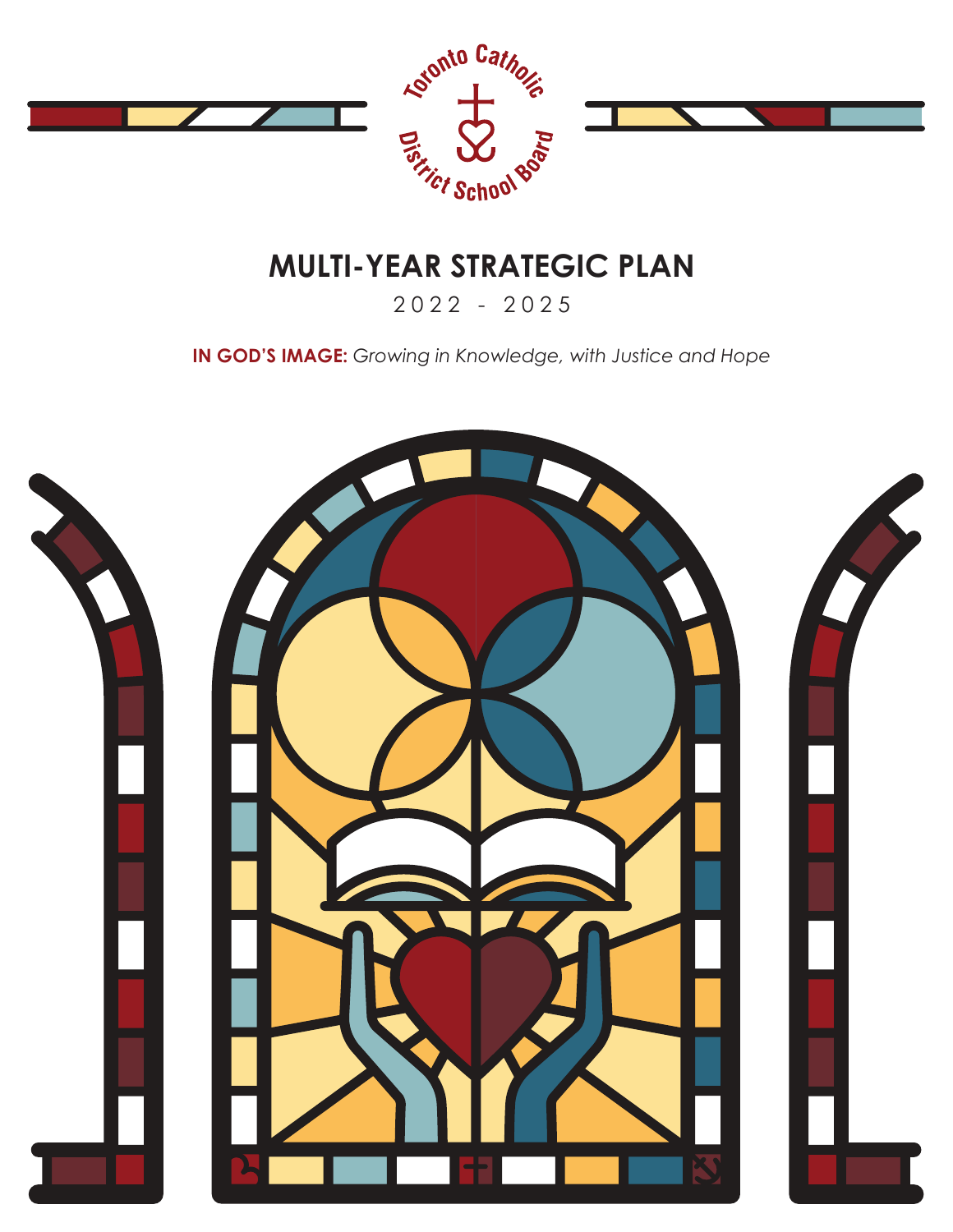

### **VISION**

**IN GOD'S IMAGE:** Growing in Knowledge, with Justice and Hope

## **MISSION**

Nurturing the faith development and academic excellence of our Catholic learning community through the love of God, neighbour, and self.

### **STAKEHOLDERS**

The TCDSB values the important role of each stakeholder in the actualization of our MYSP.

Students fully engage in learning that supports their academic, spiritual, socio-emotional, and physical growth and development.

Senior Staff and Trustees lead and govern, setting policy priorities and stewarding resources to champion Catholic education in support of the MYSP.

Staff collaborate with all stakeholders to implement evidence-based strategies that support learning, equity, and well-being in a Catholic community.

Families engage with staff to support their children's learning and well-being, and reinforce the relationship between home, school, and parish.

Community members contribute to the MYSP through ongoing collaboration, partnerships, engagement, and consultation.

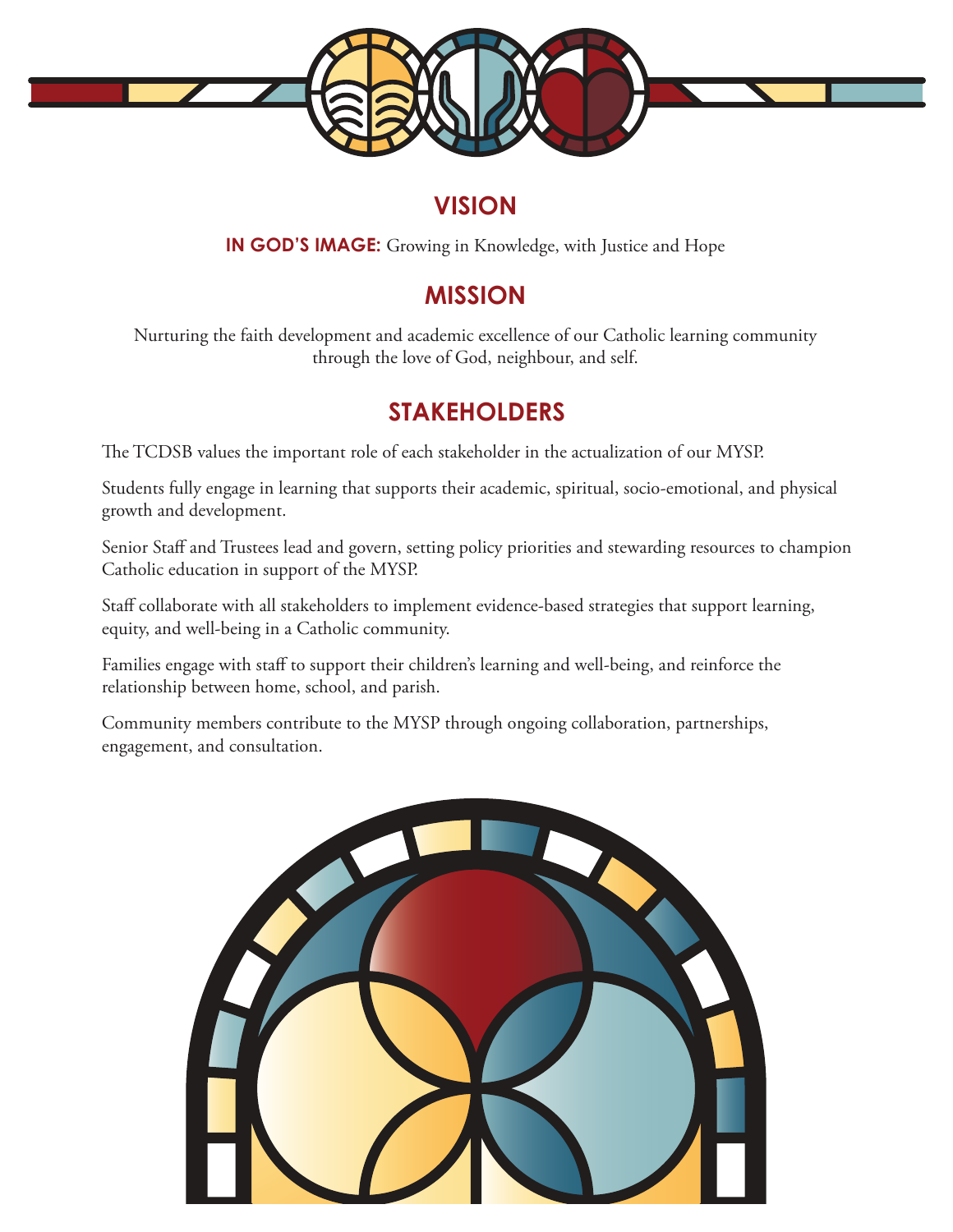

*"Make me to know your ways, O Lord; teach me your paths."* (Psalm 25:4)

#### *GROWING IN KNOWLEDGE*

**LEARNING**

Continue to develop a Christ-centered learning organization in pursuit of knowledge, innovation, and responsiveness.

- Improve learning outcomes by providing opportunities for educational pathways based on identity, interest, and strengths of every learner.
- Focus strategies and resources on creating learning opportunities that inspire reflection, collaboration, lifelong learning, and servant leadership.



*"This is my commandment, that you love one another as I have loved you."* (John 15:12)

#### *GROWING IN KNOWLEDGE WITH JUSTICE*

Apply Catholic social justice to nurture a community focused on equity, diversity, inclusion, anti-racism, and anti-oppression.

- Continue to develop responsive learning environments that engage and care for students who are marginalized.
- Identify structural inequities for staff and students through identity-based data collection and engage community members, staff, and students to better understand lived experience and co-develop authentic strategies.



### **WELL-BEING**

*"For surely I know the plans I have for you, says the Lord, plans for your welfare and not for harm, to give you a future with hope."* (Jeremiah 29:11)

## *GROWING IN KNOWLEDGE WITH JUSTICE AND HOPE*

Strengthen an environment rooted in Gospel values that nurtures hope and well-being.

- Continue to use evidence-based well-being strategies and resources to create and sustain mentally healthy classrooms and schools for students that focus on the development of the whole person.
- Develop an organizational Well-Being Strategy to better support a work-life balance for all staff that nurtures spiritual, emotional, physical, and social well-being.